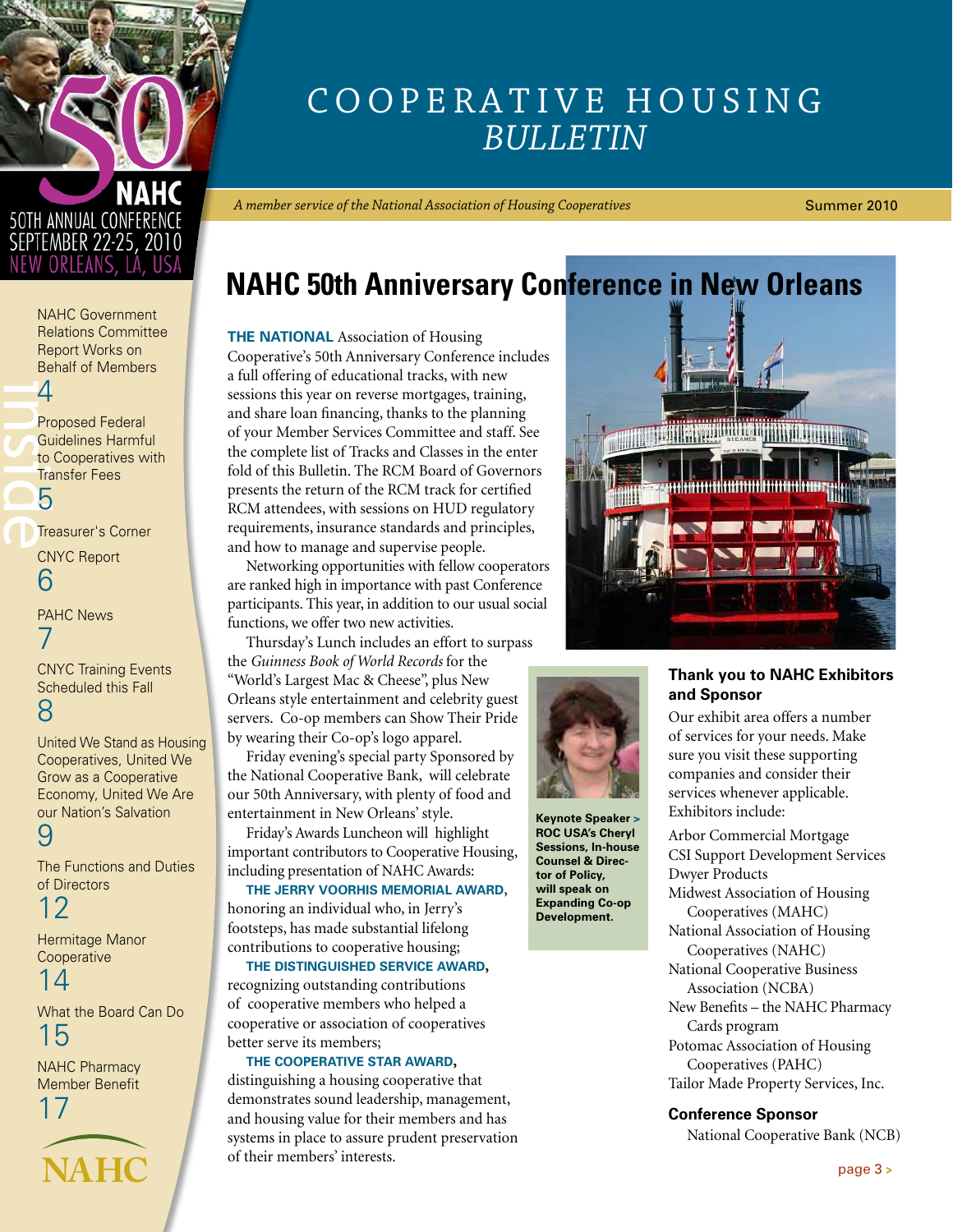#### Cooperative Housing *Bulletin*

#### PUBLISHER: National Association of Housing Cooperatives

PUBLICATIONS COMMITTEE Chair and Editor: Roger Willcox willcoxr@juno.com Joel Welty jwelty@power-net.net Douglas M. Kleine dougk@verizon.net Herbert H. Fisher HHFisherl@aol.com Ralph Marcus MarcusMgt@aol.com HollyJo Sparks hjsparks@emal.unc.edu Terry Edlin Terry@newcommunityvision.coop

Letters to the Editor or the Committee are Welcome! Please send them to willcoxr@juno.com.

The *Cooperative Housing Bulletin* is devoted to matters of interest to a housing cooperative's member/ shareholders. The NAHC Board has agreed that every NAHC Association shall designate someone to provide the Editor with information on Association events for publication in the CHB. Also, all NAHC Associations and Members should advise their memberships on how to get and download CHBs when published.

The opinions expressed in this publication are those of the authors and not necessarily those of the Association. This publication is distributed with the understanding that the publisher is not engaged in rendering legal, accounting, or other professional services. If legal advice or other expert assistance is required, the services of a competent professional should be sought.

Acceptance of advertising by the *Cooperative Housing Bulletin* does not imply endorsement of the product or services advertised.

Address inquiries, manuscripts, news items, reprint permission, and responses to: Editor, NAHC, 1444 I Street, NW, Suite 700, Washington, DC 20005-6542, phone 202/737-0797, fax 202/216-9646, website: www.NAHC.coop, email: info@NAHC.coop.

© 2010 by the National Association of Housing Cooperatives ISSN 0097-9759

# **NAHC**

The National Association of Housing Cooperatives

#### **About NAHC**

The National Association of Housing Cooperatives is a nonprofit national federation of housing cooperatives, other resident-owned or -controlled housing, professionals, organizations, and individuals interested in promoting cooperative housing communities. Incorporated in 1960, NAHC supports the nation's more than a million families living in cooperative housing by representing co-ops in Washington, DC, and providing education, service, and information to co-ops.

#### **Mission Statement**

To represent, inform, perpetuate, serve, and inspire the nation's housing co-ops.

#### **NAHC Board of Directors 2009-2010**

| <b>President</b>               |                    |               | <b>Mark Shernicoff</b> | Elected 2011      |
|--------------------------------|--------------------|---------------|------------------------|-------------------|
| <b>Vice President</b>          |                    | Vernon Oakes  |                        | Elected 2010      |
| <b>Secretary</b>               |                    |               | Ralph J. Marcus        | Elected 2010      |
| Treasurer                      |                    |               | Linda Brockway         | Elected 2012      |
| <b>NAHC President Emeritus</b> |                    | Roger Willcox |                        | Elected 2011      |
| <b>Directors</b>               |                    |               |                        |                   |
| <b>Richard Berendson</b>       | Appointed by MAHC  |               | <b>Beverly Oulette</b> | Appointed by CSI  |
| Jackie Brown                   | Elected 2012       |               | <b>Randall Pentiuk</b> | Appointed by MAHC |
| <b>Greg Carlson</b>            | Appointed by FNYHC |               | <b>Alfred Reynolds</b> | Elected 2012      |
| <b>William Eaton</b>           | Appointed by NJFHC |               | Norma Robinson         | Appointed by CAHC |
| Annie Hill                     | Appointed by PAHC  |               | Mary Ann Rothman       | Appointed by CNYC |
| Patricia Jacobs                | Appointed by CSI   |               | Mona Shyman            | Elected 2011      |
| Eugene Jones                   | Elected 2011       |               | Paul Solomon           | Elected 2010      |
| <b>Robert Kirkpatrick</b>      | Appointed by MAHC  |               | Stephen Somuah         | Elected 2011      |
|                                |                    |               |                        |                   |

#### **Member Association Abbreviations**

Charlotte Lann Appointed by CSI Barbara Loatman Elected 2012 Bill Magee Elected 2012 Barbara Meskunas Elected 2010

| <b>CAHC</b>  | <b>California Association of Housing Cooperatives</b>      |
|--------------|------------------------------------------------------------|
| <b>CNYC</b>  | Council of New York Cooperatives & Condominiums            |
| CSI          | <b>CSI Support &amp; Development Services</b>              |
| <b>CHANE</b> | Cooperative Housing Association of New England             |
| <b>FNYHC</b> | Federation of New York Housing Cooperatives & Condominiums |
| <b>MAHC</b>  | <b>Midwest Association of Housing Cooperatives</b>         |
| <b>NJFHC</b> | New Jersey Federation of Housing Cooperatives              |
| <b>PAHC</b>  | Potomac Association of Housing Cooperatives                |
| <b>SFAHC</b> | Southeast Association of Housing Cooperatives              |

Hope Turner Elected 2010 Ruthie Wilder **Appointed by PAHC** Kimalee Williams Appointed by CHANE

#### **NAHC Principal Committees and Chairs**

Executive Committee – Mark Shernicoff Development and Preservation Committee – Vernon Oakes Finance Committee – Linda Brockway Governance and Strategic Planning Committee – Ralph J. Marcus Government Relations Committee – Mary Ann Rothman Member Services Committee – Linda Brockway Mutual Marketing and Advocacy Committee – Paul Solomon Publications Committee – Roger Willcox RCM Board of Governors – Gregory J. Carlson Website Committee – Gregory J. Carlson

See the NAHC website – www.NAHC.coop – for addresses of Associations and Committees.

#### **About Bostrom**

Bostrom Corp. is the professional services firm managing the National Association of Housing Cooperatives affairs. Professional staff includes Executive Director Suzanne Egan.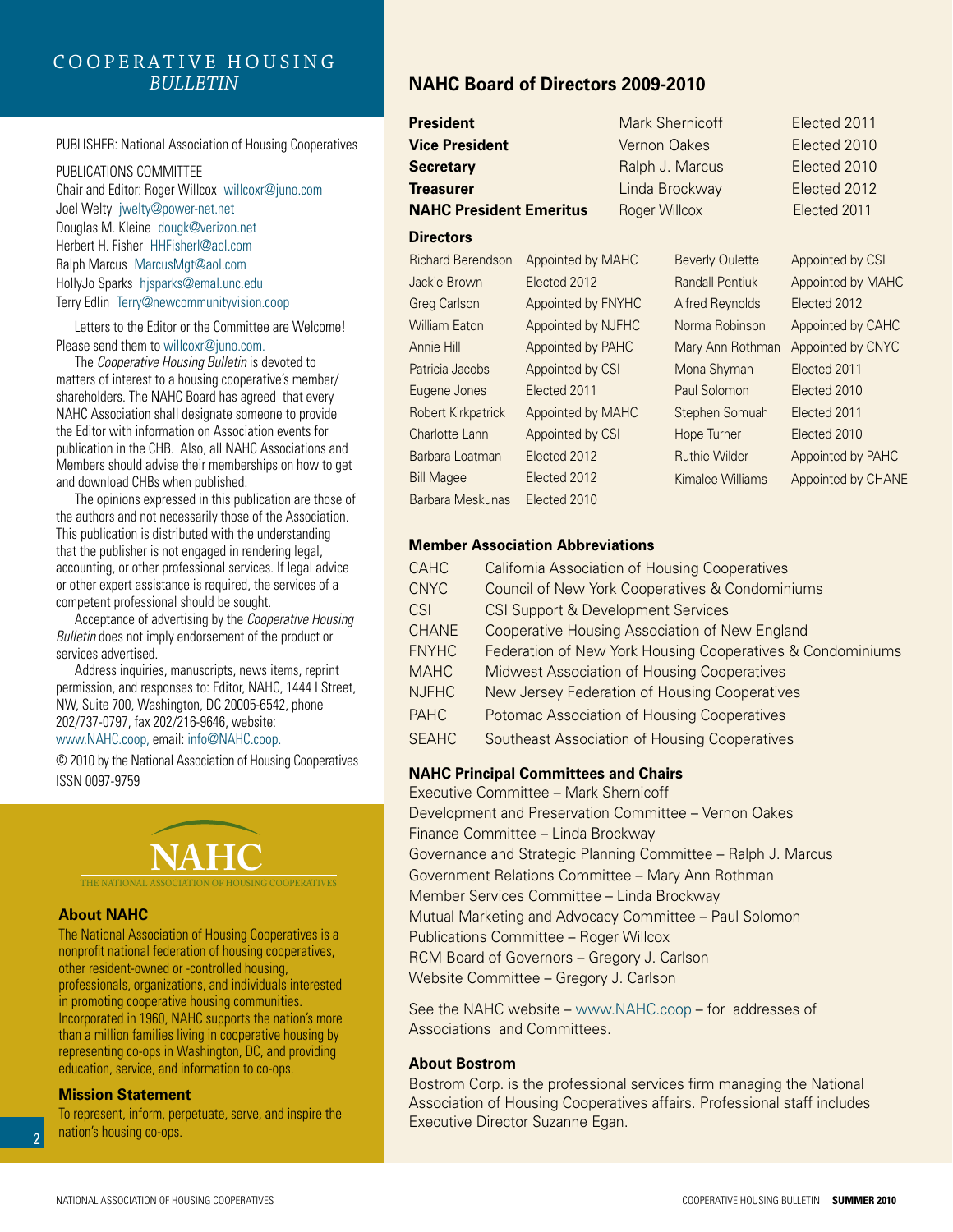<span id="page-2-0"></span>

#### **Educational Tracks**

This year's conference features educational sessions in six tracks on more than 30 topics. Tracks include: Finance, Board Essentials, Communications, Marketing and Development, Operations and Co-Op Bootcamp, Regulatory and Legal and RCM.

#### **Host Hotel**

The 50th Annual NAHC Conference will be held at the Sheraton New Orleans Hotel. Located on Canal Street, The Sheraton New Orleans is located near the French Quarter and just a short walk to Bourbon Street.

To make reservations, call the Sheraton New Orleans at (888) 627-7033.

#### There are still incentives available, including:

**Rebates for Cooperatives who bring more than 4 attendees.** Cooperatives who register more than four (4) attendees will receive a \$50 rebate per attendee for each attendee beyond the fourth paid registration. Rebates will be processed following the conference.

**RCM referral program.** Refer a friend to the RCM 3-in-1 Course at the NAHC Annual Conference in New Orleans and receive a \$50.00 rebate on your NAHC Annual Conference Registration! Phone the NAHC office to obtain your referral form at 202-737- 0797. Your form must be submitted prior to the RCM registration.

#### **Questions? Contact NAHC at (202) 737-0797 or info@nahc.coop**



### **Schedule of Events**

| <b>Monday, September 20</b><br><b>Registered Cooperative Manager Course, Part I</b>                                            | $9:00$ AM $-5:00$ PM                                              |
|--------------------------------------------------------------------------------------------------------------------------------|-------------------------------------------------------------------|
| <b>Tuesday, September 21</b><br><b>Registered Cooperative Manager Course, Part II</b>                                          | $9:00$ AM $- 5:00$ PM                                             |
| <b>Wednesday, September 22</b><br><b>Conference Registration</b>                                                               | $8:00$ AM $-$ 5:00 PM                                             |
| Registered Cooperative Manager Course, Part III and Exam 9:00 AM - 12:00 PM                                                    |                                                                   |
| <b>NAHC Committee Meetings</b>                                                                                                 | $9:00$ AM $- 1:00$ PM                                             |
| <b>TOURS</b><br><b>New Orleans School of Cooking Tour</b><br><b>Oak Alley Plantation Tour</b><br><b>Swamp &amp; Bayou Tour</b> | 10:30 AM - 1:30 PM<br>12:00 PM - 4:30 PM<br>$1:00$ PM $- 5:00$ PM |
| <b>Exhibit Hall Open</b>                                                                                                       | 12:00 PM - 5:00 PM                                                |
| <b>NAHC Board of Directors Meeting</b>                                                                                         | $1:00$ PM $- 5:00$ PM                                             |
| <b>First Time Attendee Orientation</b>                                                                                         | $5:00$ PM $- 6:00$ PM                                             |
| <b>Thursday, September 23</b>                                                                                                  |                                                                   |
| <b>Conference Registration</b>                                                                                                 | $8:00$ AM $- 5:00$ PM<br>$8:00$ AM $-$ 5:00 PM                    |
| <b>Exhibit Hall Open</b><br><b>Opening General Session &amp; Keynote Speaker</b>                                               | $9:00$ AM $- 10:30$ AM                                            |
| <b>Morning Educational Sessions</b>                                                                                            | 10:45 AM - 12:15 PM                                               |
| <b>World's Largest Mac &amp; Cheese Luncheon</b>                                                                               | 12:15 PM - 2:15 PM                                                |
| <b>Afternoon Educational Sessions</b>                                                                                          | $2:30$ PM $-5:45$ PM                                              |
| <b>Reception in Exhibit Hall</b>                                                                                               | $6:00$ PM $- 7:30$ PM                                             |
| <b>Friday, September 24</b>                                                                                                    |                                                                   |
| <b>Exhibit Hall Open</b>                                                                                                       | $8:00$ AM $- 2:00$ PM                                             |
| <b>Conference Registration</b>                                                                                                 | $8:00$ AM $- 5:00$ PM                                             |
| <b>Morning Educational Sessions</b>                                                                                            | $9:00 \text{ AM} - 12:15 \text{ PM}$                              |
| <b>Awards Luncheon</b>                                                                                                         | 12:15 PM - 1:45 PM                                                |
| <b>Afternoon Educational Sessions</b>                                                                                          | $2:00$ PM $- 5:15$ PM                                             |
| <b>Member Association Caucuses</b>                                                                                             | $5:15$ PM $-6:00$ PM                                              |
| <b>50th Anniversary Celebration</b>                                                                                            | $6:30$ PM $- 10:00$ PM                                            |
| <b>Saturday, September 25</b>                                                                                                  |                                                                   |
| <b>General Session</b>                                                                                                         | $9:00$ AM $- 10:30$ AM                                            |
| <b>Annual Meeting of Members</b>                                                                                               | $10:30 \text{ AM} - 12:00 \text{ PM}$                             |
| <b>NAHC Board of Directors Meeting</b>                                                                                         | 12:00 PM - 1:00 PM                                                |
| <b>Hurricane Katrina Tour</b> Tour sold out!                                                                                   | $1:30$ PM $- 4:30$ PM                                             |
|                                                                                                                                |                                                                   |

*[Click here to register today!](http://www.regonline.com/Checkin.asp?EventId=853123)*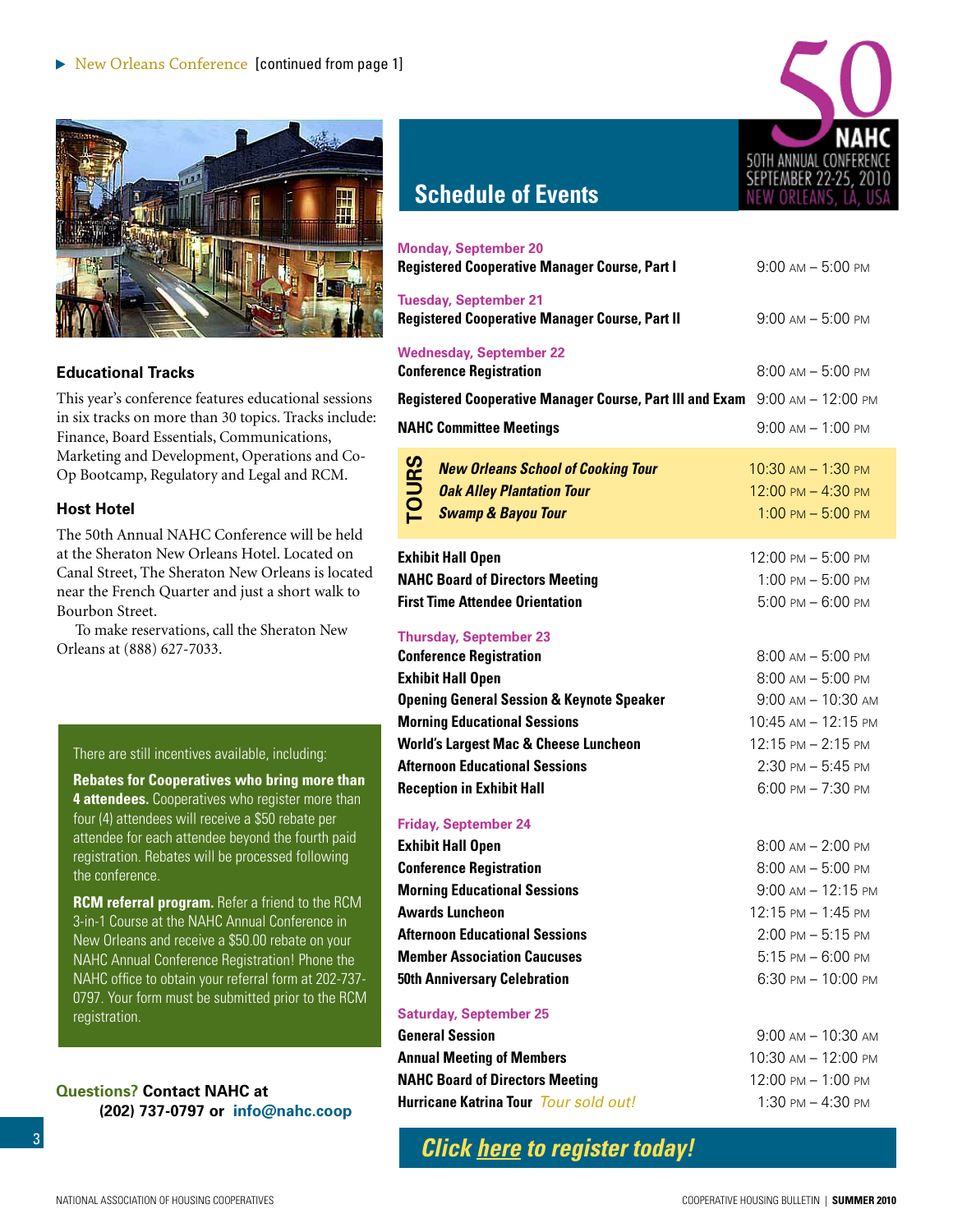### **NAHC Government Relations Committee Report Works on Behalf of Members**

#### <span id="page-3-0"></span>**Veterans loans in Cooperatives:**

Representative Carolyn Maloney and Senator Chuck Schumer co-authored Public Law 109-461 in 2006 which enabled veterans to use their loan guaranty benefits for purchasing shares in housing cooperatives, but this law sunsets in 2011, and the guidelines (VA Circular 26-08- 6) for its implementation present problems. Maloney and Schumer are working on new legislation to make the VA guaranteed share loan program permanent and remove barriers to purchases in limited equity cooperatives; modify FNMA approval requirements and require the VA to provide a simple and clear procedure for veterans to obtain these low interest loans to purchase shares in housing cooperatives.

#### **Protect co-op past due carrying charges in mortgage relief legislation:**

Pending mortgage relief legislation could cause co-ops to lose revenue and the ability to collect from members who are behind is paying monthly carrying charges. NAHC is watching this legislation, which passed the House on March 5, 2009 and is waiting for action in the Senate Committee on Banking, Housing, and Urban Affairs.

#### **H.R. 4868 – Recapitalization of Affordable Housing:**

This legislation is designed to create investment opportunities for developers to rehabilitate aging affordable housing stock in the form of grants that are structured like tax credits. It targets rental housing and is not a likely vehicle for funding housing cooperatives. Nevertheless, NAHC will continue to monitor the progress of this legislation and will try to insert the concept of conversion to housing cooperatives.

#### **IRS Section 216 and Land Only Cooperatives**

Currently, members of land only cooperatives (bungalow colonies, mobile home parks, etc.) cannot get the same benefit of deducting a share of co-op mortgage interest and real estate taxes as currently enjoyed by members in co-op-owned buildings. NAHC continues to work cooperatively with ROC USA toward the goal of Section 216 eligibility for its members and other land only co-ops.

#### **Regulatory Issues – HUD**

*Home Equity Conversion Mortgages (HECM's) Guidelines* 

In 1998, NAHC was successful in getting legislation

passed that authorized reverse share loan mortgages in housing cooperatives. More than a decade later, there are still no regulations for the implementation of this legislation. Absent these guidelines from HUD, the institutions of the secondary market will not consider purchasing reverse share loan mortgages and therefore lenders have little or no appetite for offering these loans. Reverse mortgages can help senior citizens with substantial investments in share loans live on in their homes when other sources of funds have been exhausted. NAHC is actively working with NCBA, HUD, the National Reverse Mortgage Lenders Association (NRMLA) and Representative Maloney's office to push for these long awaited guidelines.

#### **NAHC Leaders Meet with Carol Galante, HUD Assistant Deputy Secretary for Multi Family Housing**

In June, NAHC and NCBA leaders and Andrew Reicher, President of UHAB, met with Secretary Galante to discuss ways in which HUD could promote development of affordable housing cooperatives (reactivating Section 213, etc) and promote better understanding in field offices of the differences between cooperatives and rental properties. Secretary Galante and two of her top staff members were receptive to our suggestions regarding the necessity of reviving HUD programs (221d3, 213, 203n) to help develop new housing cooperatives, and our request, upon learning that HUD was accepting 213 applications, that more HUD staff be trained in 213.

#### **Rural rental housing conversion to co-op**

NCBA (the National Cooperative Business Association): has secured funding from the Department of Agriculture through The American Recovery and Reinvestment Act of 2009 for a feasibility study of converting rental housing to cooperatives in rural areas. NCBA has formed an Advisory Committee for this project and Vernon Oakes, chair of the Development & Preservation Committee, has agreed to represent NAHC on this Advisory Committee.

#### **The United Nations has named 2012 the year of the cooperative.**

The NAHC Board applauds the United Nations for making 2012 the Year of the Cooperative. NAHC pledges to redouble its efforts to increase awareness of the benefits of the cooperative model and to help in the celebration of cooperatives in 2012 and beyond. **chb**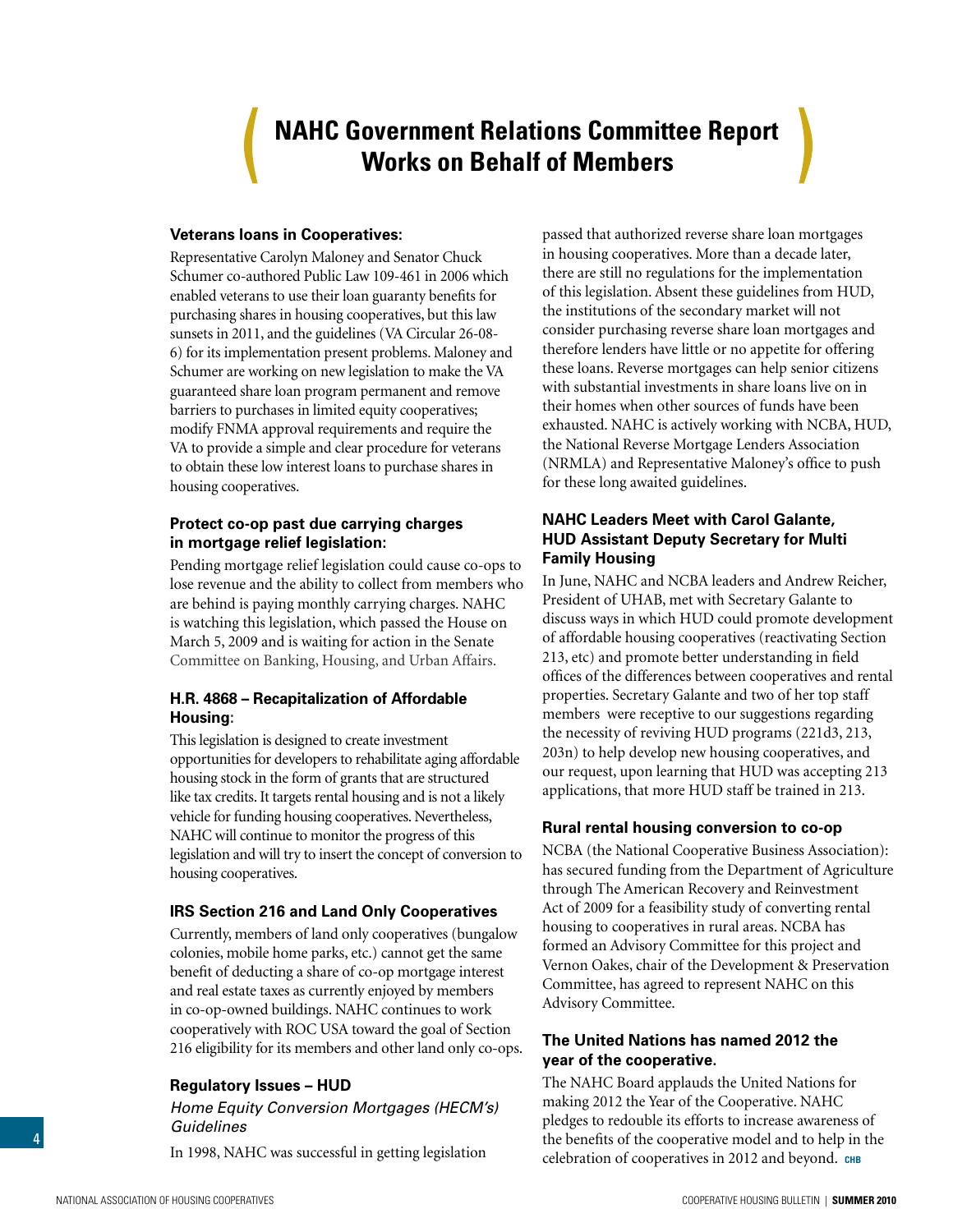### <span id="page-4-0"></span>**Proposed Federal Guidelines Harmful to Cooperatives with Transfer Fees**

The Federal Housing Finance Agency (FHFA)<br>issued a proposed set of Guidelines for federal home loan ba<br>including Freddie Mac and Fannie Mae. These new Guideline<br>would probibit home loan banks from purchasing mortgage loans issued a proposed set of Guidelines for federal home loan banks, including Freddie Mac and Fannie Mae. These new Guidelines would prohibit home loan banks from purchasing mortgage loans where a transfer fee is involved. Although intended to address situations where an outside third party (generally the developer) is the recipient of such fees, this Guideline, as currently worded, will apply to transfer fees (sometimes called "flip taxes' or 'waiver of option fees") which many cooperatives collect upon the sale of a unit, using the funds to preserve the soundness of the building and keep carrying costs affordable. If these new Guidelines take effect, their impact will be devastating, inhibiting sales and lowering the value of units in such buildings.

 There is a sixty day period for comments on these proposed Guidelines. NAHC and many other organizations involved with cooperatives are presenting strong comments. NAHC will explain that in cooperatives, transfer fees do not benefit an outside third party but go on instead to help bolster the reserves used to fund needed repairs and upgrades of building systems and thus help preserve affordability for existing residents. We want the Guidelines modified with specific language to clarify that the transfer fee restriction will NOT apply to loans on units in cooperatives and condominiums.

Notices will be posted shortly on the NAHC website with more details on this issue and suggestions for letters to write to your representative in Congress and to your Senators asking for their help to ensure that this Guideline be changed to state specifically that home loan banks can purchase mortgage loans in cooperatives with transfer fees.

—Mark B. Shernicoff, NAHC President

#### **About NAHC's GE/Hotpoint program**

Did you know that BOTH individual NAHC co-op members AND coop managing agents can get first rate competitive prices for all kinds of appliances through NAHC's GE/Hotpoint discount program? And that deliveries can be made directly to your door and include installation and removal of the old appliance you are replacing? And that there can be MORE savings for larger orders?

To get started, your Co-op needs to get a GE account number How to do that is explained at the right.

If you are an individual member of a NAHC member co-op with an account number, and YOU want to buy an appliance under this program you can use your own Credit Card to make the purchase. You do not need to involve your Cooperative's credit and payment arrangements.

For more information, call Pam Sipes, 800-782-8031, option 4.

### **Ordering appliances at a discount through NAHC's GE/Hotpoint program is as easy as 1, 2, 3…**

Pamer<br>you have one, can't am orpes. Tod will need to **1. Establish an account. 1. Establish an account.** If you don't already have a If you don't already have a GE account number a de associat namber<br>for the NAHC program, call Pam Sipes at 1-800-Fram Sipple at 1988<br>782-8031 Option 4 to establish one. If you have estasher shorn you have<br>an account number but don't remember it, or if you're not sure whether you have one, call Pam out a create approation form, available from Pam.

#### 2. Select the products you wish to purchase.

**2. Select the products you** number is established, **wish to purchase.** GE will send discount price and availability material directly to the account number address. Note that volume discounts may be available. Even if you're available. Even if you're now, you can always rient, you can almay of GE products from NAHC at GE products from NAHC at 202-737-0797. 202/01/01 Once your account

**3. Place your order. 3. Place your order.** 

Call the regular GE customer service number, 1-800-654-4988, to place 1-800-654-4988, to place an order. an order. customer service number,

**The GE/Hotpoint program is an NAHC member service.**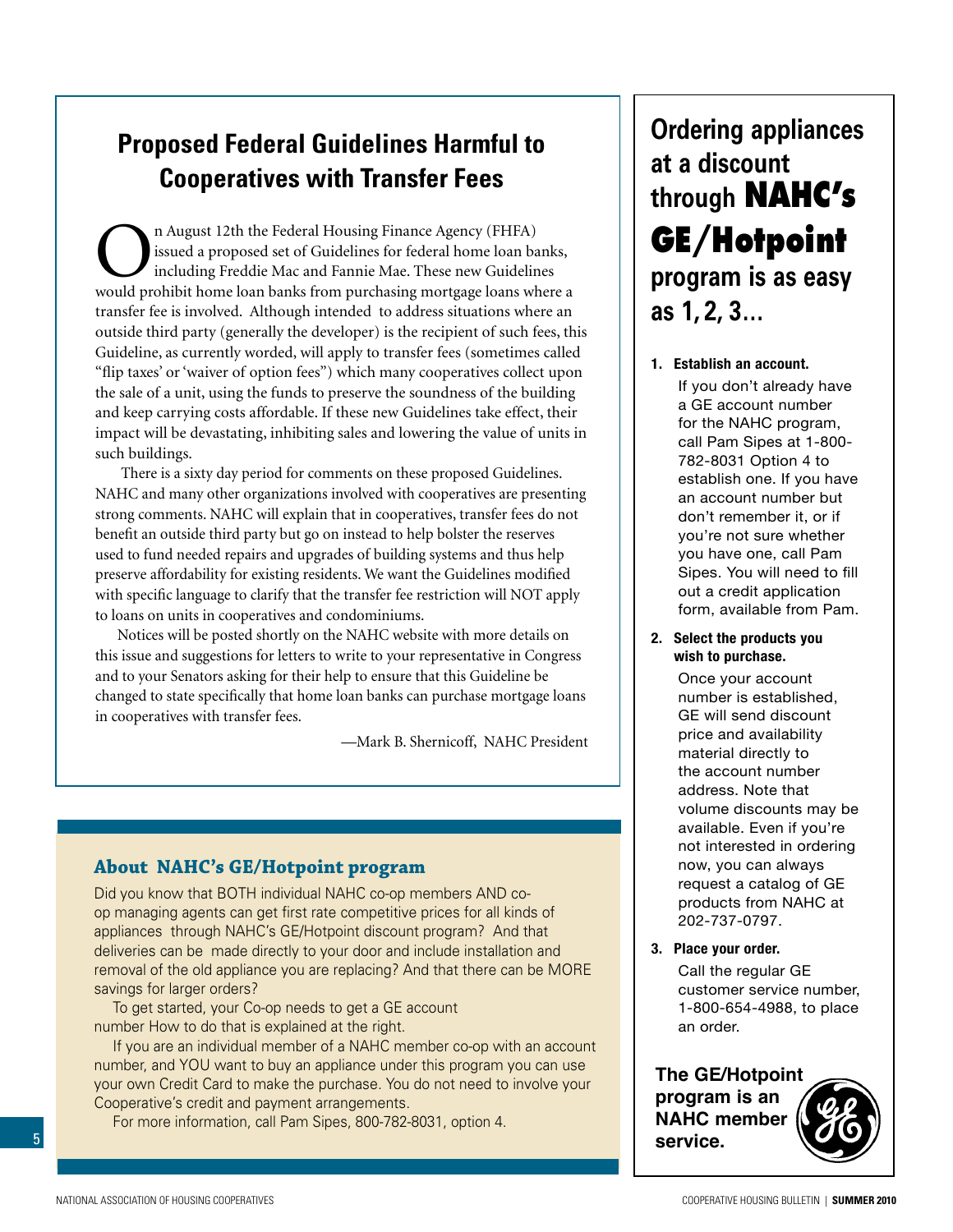### ( **Treasurer's Corner** )

*By Linda Brockway*

<span id="page-5-0"></span>The National Association of Housing Cooperatives (NAHC) is a national organization representing Housing Cooperatives and Housing Associations. NAHC was incorporated in 1960 as a non profit 501(c) 3 organization.

AHC has been working diligently over the last two years to overcome the loss that they experienced when the 2008 Houston Conference was cancelled due to a hurricane. The amount that NAHC insured for the Conference was \$220,000.00. NAHC did submit information to the insurance adjustor that indicated that that we budgeted \$262,000.00 for income and \$169,000.00 for expenses. The budget identifies a proposed conference surplus of \$93,000.00. Although our budget for a proposed surplus was \$93,000.00, we also experienced other costs. NAHC requested \$132,000.00 from the insurance company, we were awarded \$90,000.00.

The San Francisco Conference was successful and we did achieve our goals with a \$76,000.00 surplus from the conference. We are currently planning the New Orleans Conference. To date, there are 300 registrations for the conference. The planning team is budgeting for a surplus of more than \$80,000.00 for the total conference.

The conference will be especially exciting as we are partnering with Cabot Cheese Cooperative to break the Guinness record of largest macaroni and cheese. We are also celebrating our 50th anniversary and we throwing a BIG PARTY on Friday evening.

NAHC currently has \$50,000.00 in a saving account to assist us with conference expenses and currently has \$31,187.87 in our operating account. We are looking forward to using our current funds to throw an exciting conference September 22, 2010 through September 25, 2010.

NAHC has received over \$4,000.00 in grant funding in the last three months. We have written a grant for a total of \$10,000.00, which should be awarded soon.

Currently, the NAHC is in good financial standing and we are looking forward to increasing our savings over the next several months.

**We hope you join us in our celebration on Friday, September 23, 2010. chb**

### ( **CNYC Report** )

CNYC's 30th Annual Housing Conference Sunday November 14, 2010 Baruch College Manhattan, NY

MYC continues to represent the interests<br>of its member, monitoring legislation<br>and regulations put forth by City and<br>State governments. Becent evening classes have of its member, monitoring legislation and regulations put forth by City and State governments. Recent evening classes have addressed Laundry Room Contracts, Exterior Restoration, Responsibilities of Co-op Board Members, Self Management, Reviewing Admissions Applications, Planning is proceeding for its 30th Annual Housing Conference to be held on Sunday, November 14, 2010 at Baruch College in Manhattan.

*By Mary Ann Rothman CNYC Executive Director*

> As always, CNYC invites any members of NAHC to attend this Conference at the modest member rates. Advance registration is required and each registrant must select the classes they wish to attend, so that tickets can be sent to them. The Conference brochure will be posted on the CNYC website — www.CNYC.coop — towards the end of August and will be mailed to members. Copies can be requested from the CNYC office by calling 212 496- 7400 or sending e-mail to info@CNYC.coop. снв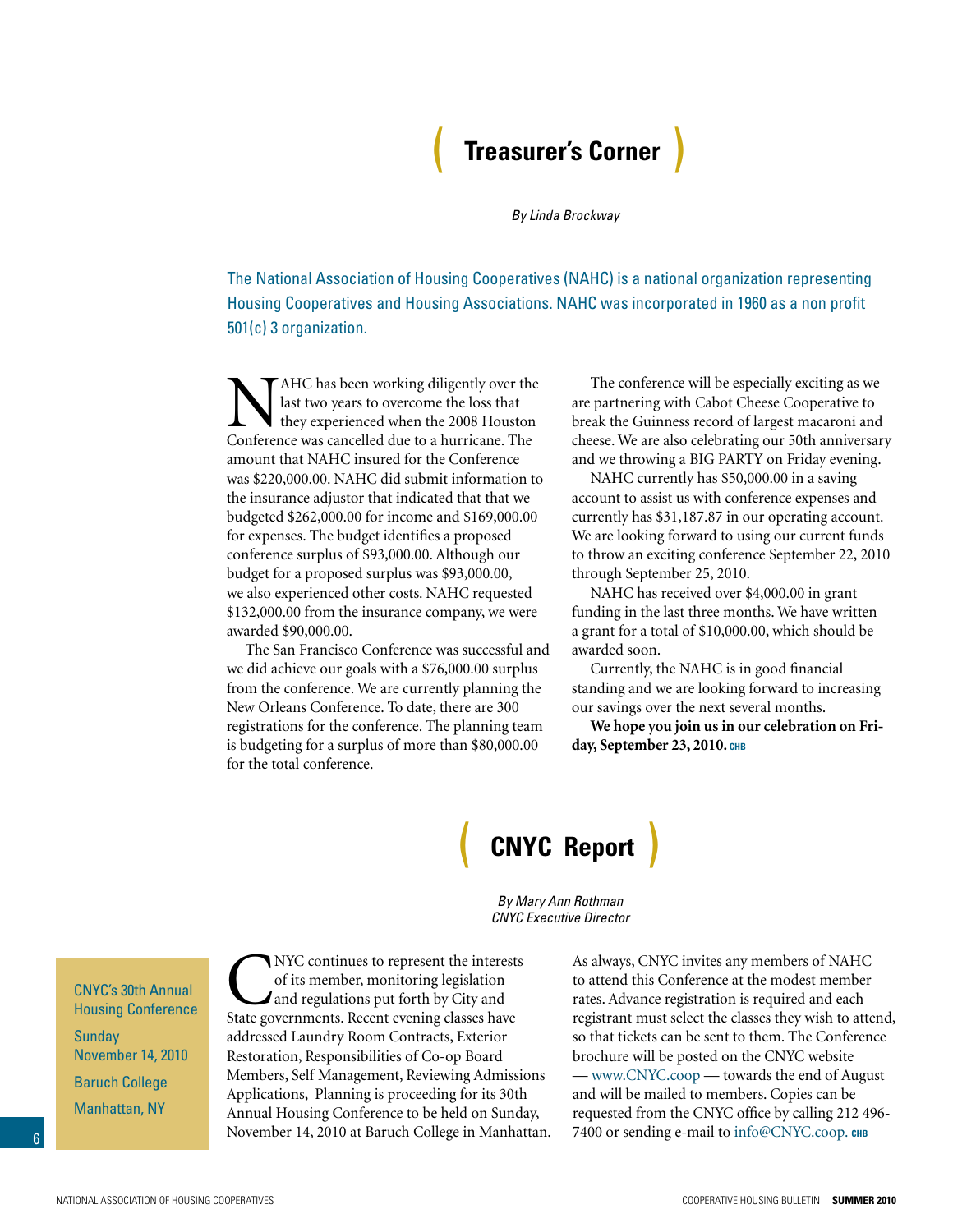## ( **PAHC News** )

<span id="page-6-0"></span>**2010 Annual Conference >** PAHC Annual Conference was held in Lancaster, PA., April 22- 24, 2010. Workshops included HUD, Greening Your Co-op, Prospective Member Orientation, Application Screening Process, and Co-op Employee Benefits. 2010 theme; Co-ops in the Garden of Good & Evil. It was well attended, in excess of 80 participants.

**The Annual Membership Meeting and Election of the Board of Directors for the POTOMAC ASSOCIATION** was held on April 24th. Elected Directors then held their organizational meeting. PAHC officers and Board members are now Ruthie Wilder, President; Annie Hill, Vice President; JoAnn Ball, RCM- Secretary; W. McKoy, Treasurer; Maxine Lyons, Secretary; Holly Winfrey; Debra Campbell, Jackie Brown, and Yousef Muhajir.

New Members and returning PAHC members



include Bywater Mutual Homes, Inc., Poppleton Cooperative, Arbor Commercial Mortgage, Stout, Jeffrey, Charles & Associates, and Causing & Horning. This fall, we will begin updating our database and subsequently, our website to reflect additional information on our members.

**2010 Summer Training** was held at Pear Tree Cooperative in Newport News, VA on July 10, 2010. The topic was "ABCs – Response-Ability"

**2010 Fall Training** will be held at 2nd NW Cooperative in Washington, DC on November 13, 2010. For additional information, please go to www.potomacassoc.com.

**2011 Annual Conference** will be held on April 24-26, 2011 in Alexandria, VA.

Information dissemination: PAHC received several calls from coop board members regarding the NAHC Annual conference. Callers are saying that their business offices have not received information regarding the Annual Conference nor have they received updates from NAHC. This is of concern to PAHC, as well as to Board Members of its Cooperatives. In light of the amount of dues paid to NAHC, PAHC suggests that NAHC make a stronger effort to reach out to those cooperatives that do not have access to the internet; one true tested approach would be to revert to the old fashioned way "via hard mail".



*A good time was had by all*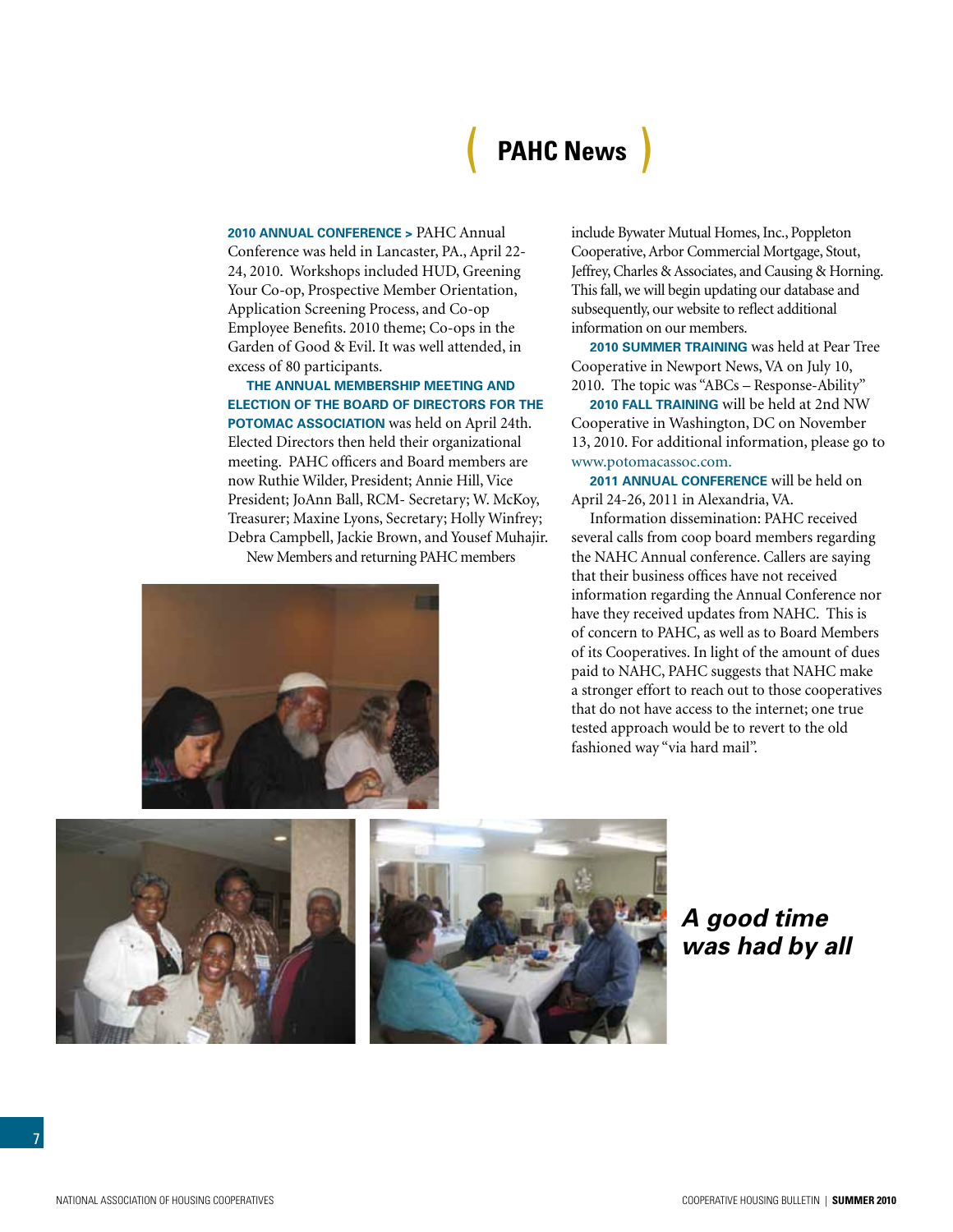<span id="page-7-0"></span>

**Fond Farewell to Ms. Ina C. Sherman**

I na C. Sherman was a volunteer community<br>liaison before becoming a co-op employee in<br>March 1970. In her spare time she served as<br>Treasurer for the Boards of both Washington Hill na C. Sherman was a volunteer community liaison before becoming a co-op employee in March 1970. In her spare time she served as Mutual Homes Inc. and the Potomac Association. She also served for several years on the NAHC Board. She was a "Woman of Strength."

A strong woman works out every day to keep her body in shape

But, a woman of strength kneels in prayer to keep your soul in shape

A strong woman isn't afraid of anything

But, a woman of strength shows courage in the midst of her fears

A strong woman won't let anyone get the best of her

But, a woman of strength gives the best of herself to everyone

A strong woman makes mistakes and avoids the same in the future,

But a woman of strength realizes life's mistakes can also be God's blessings and capitalizes on them

A strong woman walks sure footedly

But, a woman of strength knows God will catch her when she falls

A strong woman wears the look of confidence on her face

But, a woman of strength wears grace.

A strong woman has faith that she is strong enough for the journey

But, a woman of strength has faith that it is in the journey that she will become strong.

*—Luke Easter*

### **CNYC Training Events Scheduled this Fall**

The Council of New York Cooperatives and Condominums has several workshops scheduled for this Fall. Two of general interest are shown below. NAHC members are welcome to attend at the same rates as CNYC members

#### **SELF-MANAGEMENT 101 A 3-Session Program for Small Buildings**

*Tuesdays, September 21, October 19 and November 22, 2010 7:00 – 9:00 pm Location to be announced*

The Self Management series gives boards of small buildings the tools they need to run their buildings efficiently, and to use professionals and vendors to best advantage. Registrants are strongly encouraged to attend all three sessions, the first presents an administrative overview; the second focuses on the physical plant and the third on financial responsibilities. Representatives of CNYC member buildings attend the series for \$100; non-affiliates are welcome at a fee of \$90 per session, payable in advance. Advance reservations are required. Call the CNYC office at (212) 496-7400 or send e-mail to Workshops@CNYC.coop to pre-reserve your place. Your payment confirms your registration. To pay in full at the door at the first session, pre-register and add \$15.

#### **INTRODUCTION TO CO-OP BOARD RESPONSIBILITIES An Intensive Seminar for New Directors**

*Wednesdays, October 20 and 27, 2010 6:00 - 9:30 pm Queens Location to be announced*

In this two-session seminar, attorney Marc Luxemburg and property manager Gregory Carlson examine all aspects of operating a cooperative. The class is jointly sponsored by CNYC, the Federation of New York Housing Cooperatives and Condominiums and the Association of Riverdale Cooperatives, each of whose members attend at the member rate; it is limited to board members housing of cooperatives. Advanced registration is required. A light supper is served in the break. The cost is \$125 per person if your cooperative is a member of CNYC; ARC or FNYHC, \$200 for non-members. To pre-reserve, call CNYC at (212) 496-7400 or register by e-mail to Workshops@CNYC.coop Payment sent to CNYC at 250 West 57 Street, Suite 730, NYC 10107 confirms your registration. To pay at the door at the first session , preregister and add \$15. CHB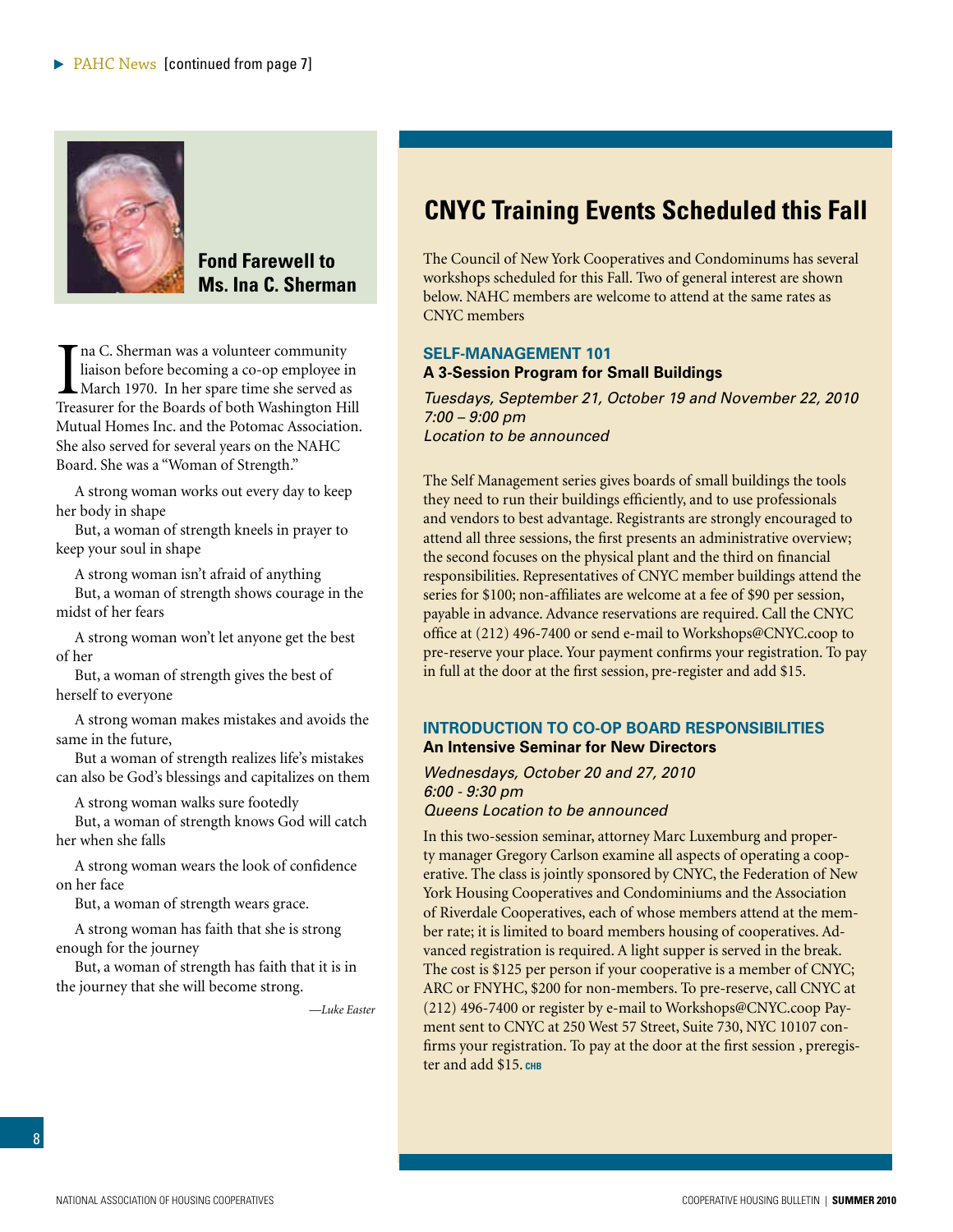### **United We Stand as Housing Cooperatives, United We Grow as a Cooperative Economy, United We Are our Nation's Salvation**

*By Herbert H. Fisher, Esq.*

<span id="page-8-0"></span>Editor's Note: *The following was the keynote speech delivered at the Opening Session of the Midwest Association of Housing Cooperative's Annual Conference in Las Vegas, Nevada on May 24, 2010.*



9

Herbert H. Fisher is an attorney in Chicago, Illinois, frequent contributor to the CHB, former NAHC President and Chairman of its Board of Directors.

**P**resident Magee, Members of the MAHC<br>Board of Directors and staff and my dear<br>colleagues in the Midwest Association of<br>Housing Cooperatives I want to thank you for Board of Directors and staff and my dear colleagues in the Midwest Association of Housing Cooperatives. I want to thank you for this opportunity to provide your keynote speech. I was with you when the Midwest Association held its first conference as MAHC, upon the transformation of the then Michigan Association of Housing Cooperatives into MAHC. And I am with you now some 35 years later. The times are different, although we were then experiencing one of the every-decade recessions we have had in this Nation since World War II. And before that the every generation of recessions and depressions since our Nation's birth. For those among you born during and since World War II, that may take you by surprise; for those born before World War II can recall all too well living in the impact of the Great Depression of 1929 throughout the 1930s, or hearing vivid stories told by your parents, unless, of course, you come from families who were earning in excess of \$100,000 per year during those days for whom those difficulties were not life shattering.

As members of housing cooperatives participating in a cooperative community we can feel relatively comfortable and secure compared to fellow Americans who are not so fortunate. We cannot ignore high percentage who are facing homelessness through foreclosure, unaffordable rent levels and a restricted mortgage market due to the recession of 2008, now into its second year. Or do we call it a depression. Ten million people unemployed in the 30s. Are we not at that figure now? But in the 30s we had employed and unemployed. Today we have employed, unemployed and underemployed. Bear in mind the Department of Labor has released a prognosis that people earning \$27/hour before the Fall of 2008 will be earning \$13/hour over the next 10 years.

#### **Cooperative Responsibility**

Housing cooperative leadership needs to face up to the current hard facts and the hard facts of the future. We have to learn and be conscious of the difference of the economic system that produced

recurring depressions and recessions during the history of our beloved United States of America and the economics of cooperation. They are both part of the free enterprise system, which is what our Constitution proclaimed. Our Constitution does not control how our economy works. Our Constitution does not proclaim or protect one economic form or system over another. It does proclaim that systems can be competitive as long as they support democracy and, in the words of the Declaration of Independence, "life, liberty and the pursuit of happiness".

#### **History**

Historically, the early needs of our expanding economy brought about the dominance of private investment capital , but not without a lot of political turmoil. Following the Andrew Jackson presidency, private investment capital economics gained a dominant position and maintained its dominance for over one and a quarter centuries; while in other countries mixed economies evolved. Rural America was not electrified nor was telephone communication established by investment capital companies, which had, with extensive government land grants, brought railroad transportation and shipping to the nation, or, with the government building of canals, levees and dredging of rivers, brought internal water movement, and then with government post World War II road building, produced the endless production of automobiles and new massive trucks.

Rural America was electrified by the self help of rural electric cooperatives surviving today in competition with investment capital companies, which have moved out of the concentrated cities into the suburbs now occupying rural lands. Rural Americans obtained telephone communications through the rural telephone cooperatives, some of which still survive today as part of more solidified communication system than existed in the 1920s and 1930s During the Great Depression, there was the need for saving American agriculture, and the Department of Agriculture, under its great Secretary Midwesterner Henry Wallace, promoted farmer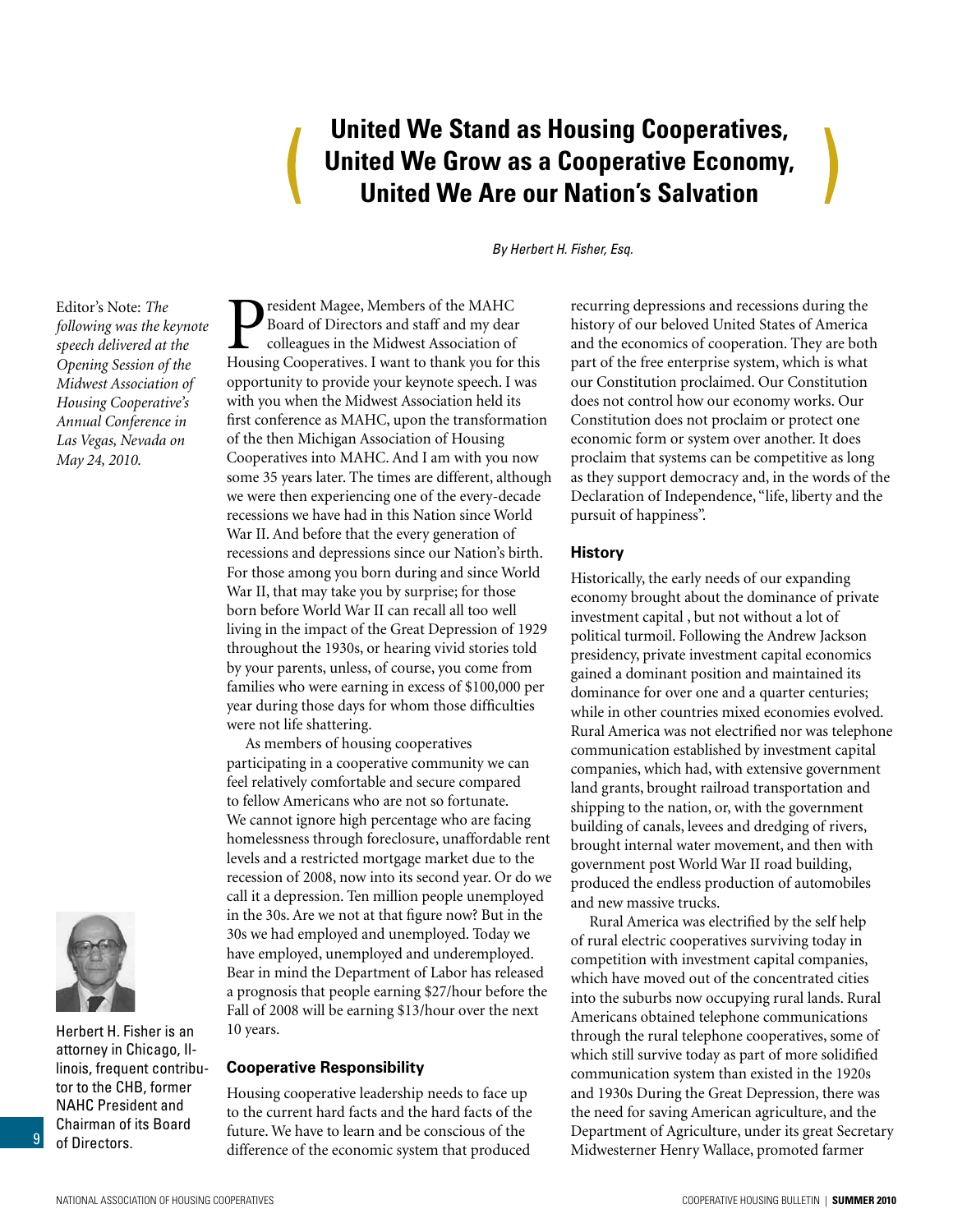<span id="page-9-0"></span>cooperatives and chartered a system of regional Coop Banks (not to be confused with the National Consumer Cooperative Bank).

 The freedom of competition that is guaranteed by our Constitution is not only the freedom of investment capital companies to compete with each other, but also the more important freedom of economic systems to compete so that the public can decide which is best for the people.

Cooperatives have proven they can successfully compete with investment capital companies. Observe the list of successful businesses known to you: Welch Grape Juice, Associated Press, Ocean Spray Cranberry and other products, Credit Unions, Mutual Insurance Companies, Land of Lakes dairy products, Cabot Creamery Cooperative in New England, True Value and Ace Hardware stores. These are all cooperatives: production, distribution, or consumer cooperatives. We also enjoy orange juice from Florida through Florida orange growers' cooperatives. Also there are the products and services through cooperative grocery products distributors, and even credit data services through bank-owned data processing cooperatives. There are worker cooperatives selling, processing and manufacturing products and services.

**Today's Needs**

For survival today, it is imperative that all cooperatives, including housing cooperatives, have to concentrate on involvement of their memberships in all activities of the cooperative and with cooperative education. The associations representing cooperatives need to concentrate on the education of cooperators, not just board members, and promoting the involvement of cooperators in the vital activities of their cooperatives.

Cooperatives and cooperative associations have to give thought to the need to change cooperative operations to meet the challenges of a changing economy. The Bureau of Labor Statistics (BLS) says that of 30 jobs projected to produce the biggest job growth over the next decade, 23 will not require a college degree and a number will demand no special training. 55% of the projected job growth will be in categories paying \$32,380 or less. By 2018, only 22% of anticipated new jobs will require at least a bachelor's degree. And as I pointed earlier, and emphasize now, the BLS also tell us that the bulk of employees earning \$23/hour before Fall of 2008 can expect an income of \$13/hour.

This produces questions that society has to be asking and answering. It does not appear, from

what we know that society, or the government, is doing that. But we can ask those questions and find our answers within the democracy that is a cooperative. Otherwise we are headed, as predicted by social and economic observers, toward a thirdworld style social structure, without adaptation of operations and, more importantly, attitudes; and our cooperatives may not be able to overcome the obstacles created by a self-interested, profitmotivated investment capital economy. And if our cooperatives do not survive as a proven example of a democratic economy to support a democratic political system, as they have for over 150 years, our nation's economy may not survive either. Our nation's debt problems are not going to be solved by investment capital companies, conglomerates and cartels. It will be solved by people.

#### **The Philosophical Character**

Investment capital economic philosophy, which we have been taught from early childhood, governs our reflex reactions, is the philosophy of "competition." The philosophy of cooperative economics is, as it names states, the philosophy of cooperation.

Just as White and Black people in the United States, since challenged by the civil rights activities of the early 60s, had to be conscious in all our activities and thoughts to shake off the psychological and controlling impact of being reared in a segregated and racist society, so do we now have to be conscious in all of our activities and thoughts, that we will survive by cooperation, and not competition, to be conscious of, and shake off, the lifetime impact on our thinking left by growing up and being educated in the precepts of competition.

One can be successfully competitive in the lonely sport of long distance running, but one cannot be competitive with one's football or basketball or soccer or baseball teammates and have a successful team. And life is not a solitary long distance race, it is a team effort. And that does not mean the Smiths competing with the Joneses to keep up. It means the Smiths keeping up with the Joneses in cooperation.

As Jerry Voorhis, cooperative leader, philosopher and author wrote, "Cooperation will be the only chance for the little man in a big world." The little person's chance in the world of bigness today is not in the bigness of corporations but in the smallness of business enterprises organized into strong national entities, retaining their small personal democratic base, operating as consolidated local democratic economic entities, like housing cooperatives, that can compete with the monolithic corporate structures.

**"Cooperation will be the only chance for the little man in a big world."**

—Jerry Voorhis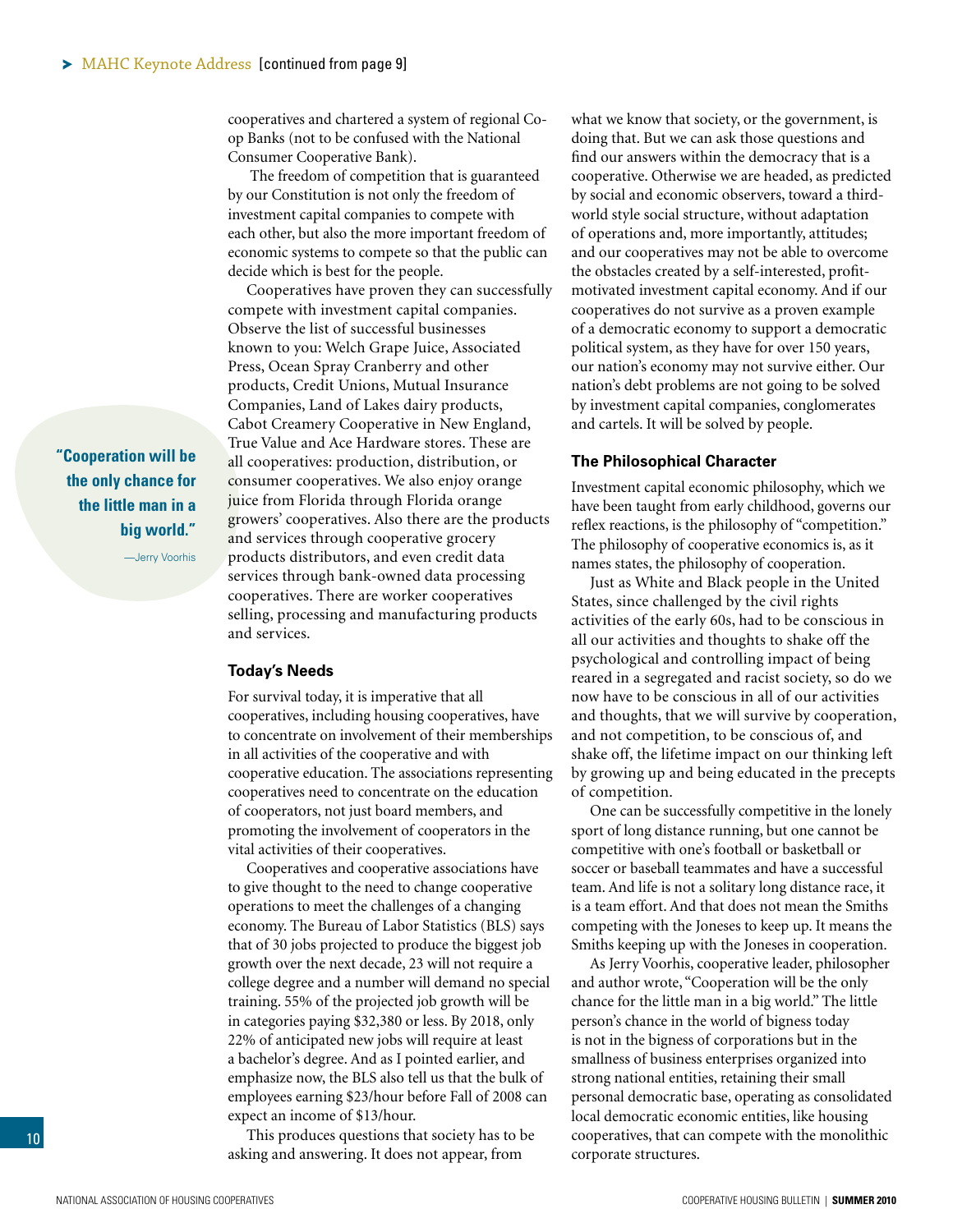#### **Cooperation and Day to Day Business**

**Cooperatives small and large are going to have to think about applying the principles of cooperation down to the manner in which they conduct their own organizational activities.** 

Cooperatives small and large are going to have to think about applying the principles of cooperation down to the manner in which they conduct their own organizational activities. Cooperating in self help among cooperators may be the future answer for many housing cooperatives survival. The strengthening of, and the expansion of, cooperative associations and of the services and support they must provide to their operating cooperatives is essential for the future of housing cooperatives. This means thought and effort needs to be given to the involvement of the operating cooperative members in the development of these services and support. The principles of cooperation need to pervade our thinking and decisions.

So, let us now go to classes and learn from experienced cooperators and cooperative

professionals on the techniques of operations but keeping in mind the question: How do I apply this, with a cooperative message to my brother and sister cooperators, when I leave this conference. How do I engender the cooperative knowledge from which springs spirit, and the volunteerism which President Obama and Michelle speak about so often, and assuming responsibilities, which is the heart of cooperation. Responsibility for myself and my family, which in turn, rests on each of our responsibilities for our neighbors and our communities. May the God in which you believe strengthen you, and may this Conference give you the knowledge to use that strength. You can all be missionaries for a better life for all who matter in your life. **chb**



"So, I make it four 'yesses' and one 'no, no, a thousand times no'."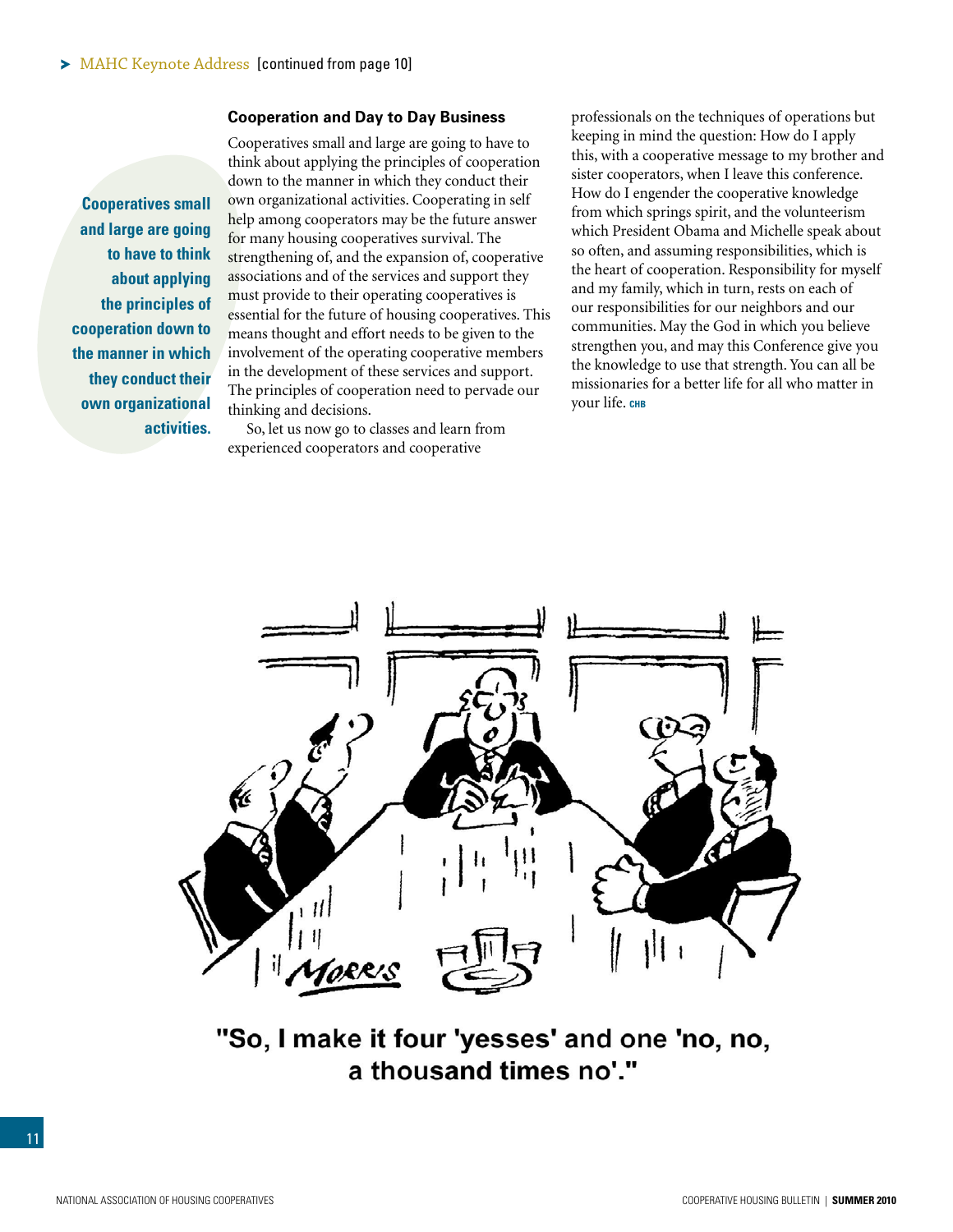### **The Functions and Duties of Directors of a Housing Cooperative**

*By Robert Szold*

<span id="page-11-0"></span>Editor's note: *Robert Szold is considered by the cooperative community to be a giant in the housing cooperative field. He served as legal counsel for the pioneering New York union- sponsored housing cooperatives built in the 1920s. He was counsel for the United Housing Foundation and helped establish the National Association of Housing Cooperatives. He wrote this article in 1927. It has been reprinted several times, most recently in the Cooperative Housing Bulletin for May/June 2001.* 

*In presenting this re-publication, the Editors decided not to change the original statement, although if written today, it would be gender-neutral and some terminology such as use of the words "stockholders" and "tenant stockholders" would generally be called "members" today. Several footnotes have been added, reflecting changes since the 1920s.*

A housing cooperative is a unique combination<br>of a business organization and a residential<br>it has many attributes which are not found in an of a business organization and a residential community. As a residential community, it has many attributes which are not found in an ordinary business corporation. Nevertheless, it is important to emphasize that the functions of the directors of a housing cooperative are in large measure those of the directors of an ordinary business corporation.

At the outset, it may be said that directors function as a board; that is, as a collective body. They do not function as individuals. The powers and duties of directors reside in the board as a whole.

The board of directors lays down policy. The board does not execute policy. It does not concern itself with the details of day-to-day management. (1)

It is the duty of the board of directors to provide a sound corporate structure with sufficient capitalization. It is the duty of the board to see not only that the capital structure is sound, but also that the operations are in balance. Expenditures must not exceed income. (2) To control expenditures, before the beginning of any fiscal year, a budget for the ensuing year should be in hand. The fixing of a budget of prospective income and expense for the ensuing years is a most important function. In fixing the budget, the board should keep in mind the necessity for full, adequate maintenance of the project in order to safeguard the permanent value of the property. If it appears that income may not meet the prospective expenses, the Board has the duty to make arrangements for the necessary income.

Monthly operating statements should be furnished by the management. (3)

The board elects officers and defines their responsibilities. **(4)** The directors should select competent independent auditors who should be certified public accountants. **(5)** The auditors report to the directors. The board selects counsel for the corporation. (6) The board should provide adequate insurance and fidelity bonds.

The director owes a duty of fidelity to his co-op. He may be called a trustee or a fiduciary. His trust requires that he subordinate any personal advantage. His loyalty is to the co-op as a whole, and any action he takes should be within the structure of the board's meetings unless specifically delegated otherwise.

There is a line of demarcation between the functions of the board and those of management. (7) The board, of course, should make sure that management is operating in accordance with policy laid down by the board. If management is not so functioning, the board should not take over management itself, but obtain new management. The board should not concern itself with subordinate employees. This responsibility is for the senior officers or the management. Within the overall policy, management should be free to function without interference. In particular, management should be free from interference by any individual member of the board. Many a housing co-op in this country has been ruined by excessive zeal of certain individual directors who have sought to impose their personal viewpoints as to details.

For example, such questions as whether special consideration is to be given to any individual tenant whether repairs should be performed in one manner or another, whether hallways are to be decorated in white paint or green paint, are matters of detail which management should be permitted to decide on its own within the framework of general policy laid down by the board.

It is often difficult to obtain able management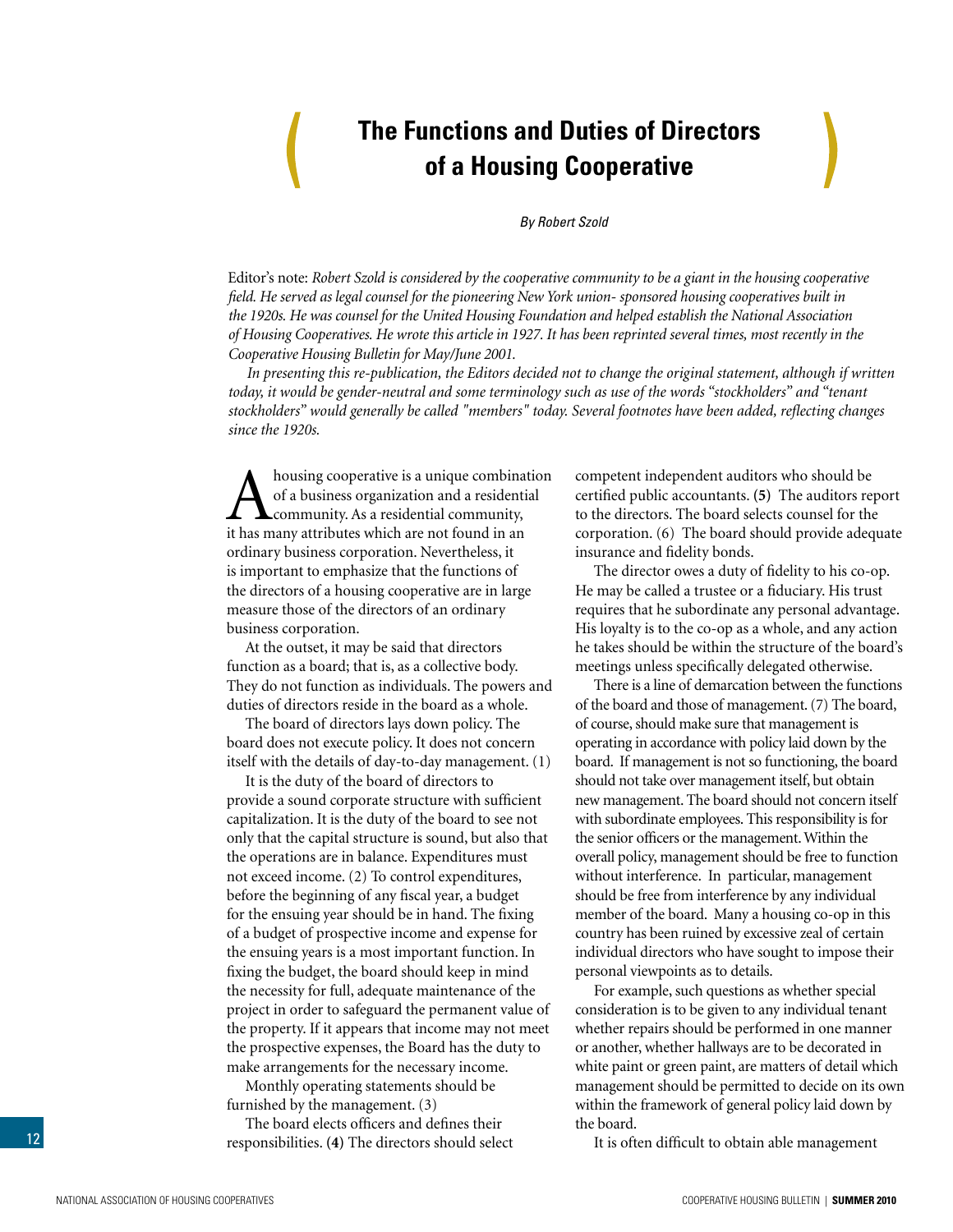for cooperatives, because cooperatives are likely to pay less compensation that private enterprise may pay for similar services. (8) If in addition to lack of competitive compensation, a manager is frustrated by too much attention to day-to-day affairs by members of the board, it becomes impossible to obtain adequate personnel.

Another line of demarcation is between the functions of the board of directors and the powers of the stockholders. The stockholders elect the board. Their votes are necessary in case of a mortgage of the property. **(9)** Otherwise, however, and generally speaking, it is not the function of the stockholders to make policy. If stockholders do not approve of the policy decisions made by the board of directors, they elect a new board of directors at the next annual meeting.

The relation of the board of directors to the stockholders in a housing co-op differs from the relation of the board to the stockholders in an ordinary business corporation. Stockholders of a housing cooperative are not only owners interested in profits and dividends, but in a housing co-op the stockholders also are, in effect, sole consumers of the corporation's product. (10)

More important, however, a housing co-op is a coop. It is the duty of the board to build up and maintain the cooperative spirit, the atmosphere and the morale of a cooperative community.

The board of directors should furnish to the tenant stockholders not only periodic balance sheets and operating statements, but information on all pertinent aspects of the operations as well—vastly more information than stockholders of an ordinary business corporation are entitled to receive. Also from time- totime the board will no doubt consult the stockholders or groups of stockholders about various phases of operations which as a matter of precedent, custom, logic, efficiency and law are within the province of the board alone to decide.

There are lines of demarcation between the functions and duties of the board of directors, the management and the stockholders. In practice, items of a marginal or peripheral nature arise which may go one way in one co-op and other way in another. A small co-op, for example, may afford stockholders greater participation than a large one, but the general lines of demarcation are clear. An important function of the board of directors is to maintain the separation of functions.

Co-op directors are not paid. They put in long hours in thankless jobs. Their contributions are useful, indeed necessary. The value of their contributions depends upon their understanding, their devotion and the sagacious application of their experience.

Housing cooperatives are good. They have already demonstrated their value in their impacts on a national problem—affordable housing. The rewards of directors are to be found in the establishment and maintenance of permanently sound cooperatives. **chb**

#### **Comment and Footnotes.**

Robert Szold's eighty year old statement of basic relationships between a housing cooperative's members, its board of directors and management is in many respects still sound. But Szold's experience was exclusively related to large urban housing cooperatives. Today there is a broader spectrum of housing cooperatives and consequently of management arrangements.

The following footnotes are contributions of former NAHC Executive Director, Douglas M. Kleine, CAE, PCAM, (DMK) and former NAHC president and chairperson, Herbert H. Fisher, Esq. (HHF).

1. Recent changes and regulations regarding corporate governance emphasize the importance of the Board's role in evaluating management performance and legal liability for failure to do so. (HHF, DMK)

2. Experience has shown that sometimes because of an interest in improving environmental conditions and changes in legal and building code requirements, housing cooperatives have had to engage in "deficit spending." But in doing so a board has to carefully, with expert advice, ensure that its cash flow and capital position is not impaired. (HHF)

3. As a general rule, written arrangements for management should be established which include appropriate separation of functions, clarifying who is responsible for each. An essential element of any management plan is good control over all financial transactions and proper, preferably monthly, operating statements. (HHF, DMK).

4. The Bylaws set forth specific duties of officers. The board can add to that list, but cannot subtract duties without amending the Bylaws. (HHF, DMK)

5. This article was written before the regulation of corporate finance that followed the Great Depression. Standards have since been written by the American Institute of Certified Public Accountants and the Financial Accounting Standards Board to protect the public. Those standards limit who can perform an audit to CPAs only, and a CPA performing an audit must be independent from the cooperative and management. (DMK)

6. Too often, auditors and attorneys come unofficially with a management agent package through the agent's professionals or agent-selected "independent" professionals, which is not a responsible

practice to follow. (HHF)

7. Reference to "management" can be referring to 1) the hiring of a management firm to render all or partial management services, in which case separation of functions are defined in the management agreement and the services are reviewed by the Board, or 2) to the employment of a manager and office staff, in which event the cooperativeemployed manager's functions are more closely supervised by the Board, or 3) management provided by the officers of the cooperative in their respective capacities with or without paid staff. (HHF).

8. This statement has not proven to be correct over the years, except for small cooperatives which have the same difficulty as other small properties and condominiums. Housing cooperative boards have found it is important to engage management agents who understand and are willing to work with cooperatively oriented housing communities. Cooperatives have proven their value to management agents who have developed an industry to service them (HHF)

In markets where the number of cooperatives is significant, management professionals have recognized the "coop difference" and have modified their rental practices to include an appropriate role for the board. In more isolated markets, boards have found less willingness in the management industry to adapt to co-ops. (DMK)

9. Most housing cooperatives established before and survived the great depression of the 1930s, including those Robert Szold worked with, were "deep equity" market rate co-ops or had financing outside of traditional mortgage financing at the time. Approval of any blanket financing by the members was considered a protection to the cooperators and share lenders in deep equity co-ops. Today, the lending community has advanced in its understanding of co-op financing, and blanket financing of affordable housing is an accepted practice. Most co-op documents do not give cooperators the right to approve a blanket mortgage. (DMK)

10. Housing cooperatives then and now differ in this respect from other kinds of cooperatives. Excess income in other cooperatives is usually distributed in the form of patronage refunds. In housing cooperatives the general practice is to put excess income into reserves for future years' operations and to upgrade depreciating assets. (HHF)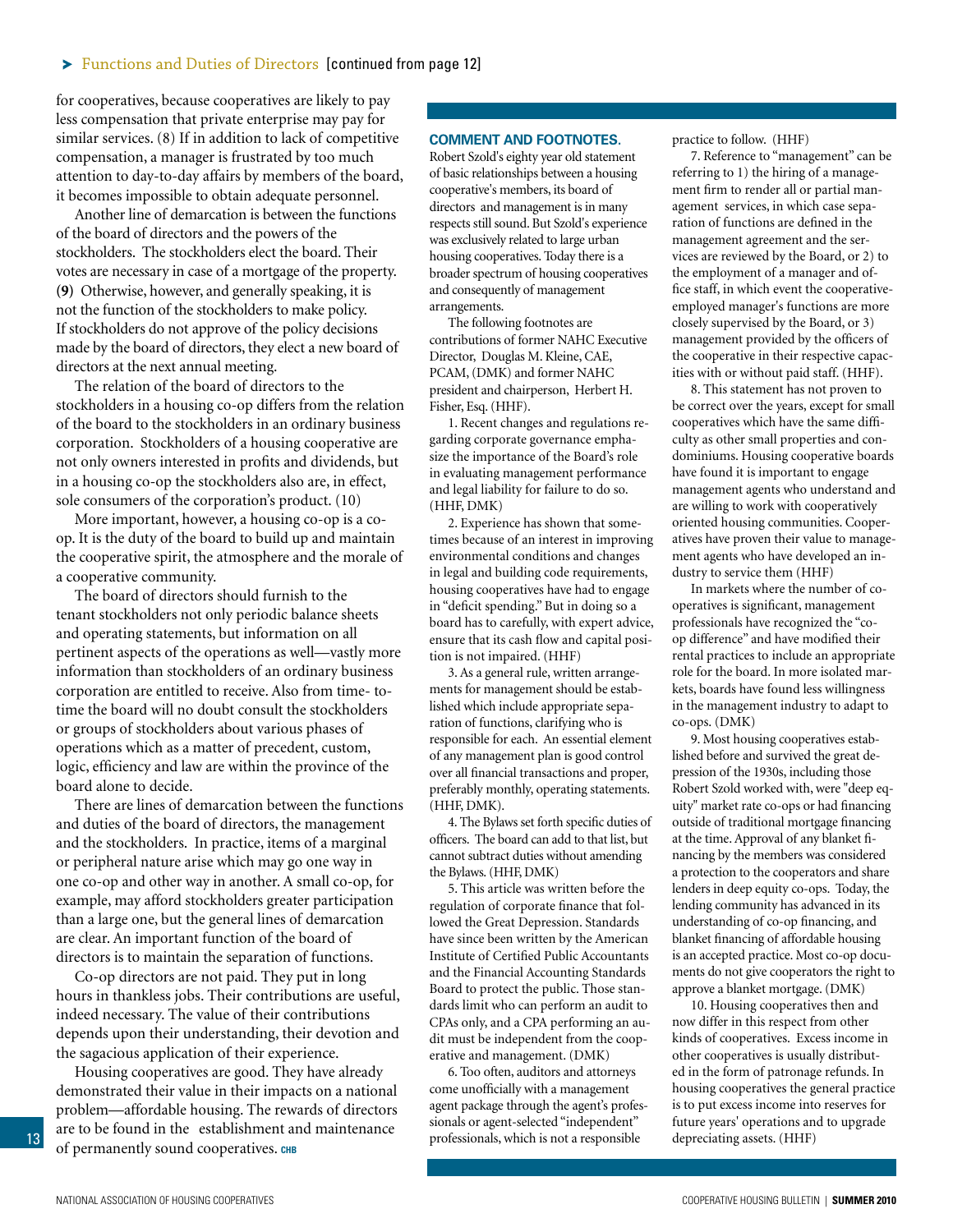### <span id="page-13-0"></span>( **Hermitage Manor Cooperative – The Survivor** )

*By Lucille Morgan Williams and Herbert H. Fisher, Esq.\**

Editor's Note: *Hermitage Manor, built under the FHA insured investor-sponsored program, is an example of a housing co-op whose members, officers and legal counsel had to work hard just to survive.*

Fermitage Manor Cooperative was the third<br>cooperative in the Chicago area built with<br>a mortgage loan under the Section 221(d)3<br>helow market interest rate provisions of the Nationa cooperative in the Chicago area built with a mortgage loan under the Section 221(d)3 below market interest rate provisions of the National Housing Act.

It took title to its 108 newly constructed townhouses in 17 buildings in February, 1971. Located in the evening shadows of Chicago Housing Authority's Henry Horner Homes, it provides resident owned affordable housing in an area where such housing is not provided by anyone else.

Hermitage Manor was built under the HUD investor sponsor program which allows prospective members of a cooperative up to two years of occupancy on a rental basis before taking title. However it only became obvious after the cooperative took title that there were some serious "latent defects", principally condensate water dripping from second floor room ceilings due to lack of weep holes in the brick that sealed in the spaces between ceilings and roof.

While getting that problem solved, the co-op's resident owners were shocked to find that their real estate taxes were being assessed at \$63,000 per year, nearly three times the HUD approved budget of \$23,000. Undaunted, its resident elected leadership went to work on reducing real estate taxes, and also costs of utilities and other necessary expenses to keep its members well housed. They developed a well planned scenario including default on its new HUD mortgage and negotiating a modified HUD held mortgage within 18 months. The Cooperative claims this is a national time record for achieving that successful mortgage modification.

The Cooperative also secured a flexible subsidy loan to pay for some major repairs including replacing the flat roofs with pitched roofs on three of their buildings to solve the continuing repair and maintenance costs of poorly designed flat roofs

The Board of the Cooperative, concerned about future pressures that developers might put on their membership to sell their Cooperative to make room for more \$300-\$500,000 townhouses being

built around them, got their members to vote for and record their own Restrictive Covenant which perpetuates the income limitations for new members to deter those who might want to move into the Cooperative with the thought of selling out after the Cooperative pays off its HUD mortgage and is released from the HUD Regulatory Agreement.

The Hermitage Manor Board later developed a "we employ our youth" program. Its then and current President, Lucille Morgan Williams, worked with the youth to seek job placement for them in place of the distractions of the street.

Recently, the Cooperative completed a \$5,000,000 refinancing, paid off its HUD mortgage and flexible subsidy loan and made substantial property improvements including replacing flat roofs with pitched roofs on its buildings. When the substantial increase in monthly charges required to pay its new non HUD related mortgage obtained from a locally based Community Investment Corporation, the Cooperative protected its members who otherwise would be paying more than 30% of their income by obtaining HUD funded Section 8 Housing Assistance payment vouchers for 33 of its families.

Hermitage Manor Cooperative has been the living example, the beacon that housing cooperatives are not just another organizational form of housing ownership, like a limited partnership or a corporation or a condominium. It is a current example of the over 160 years of history and experience of modern cooperatives, which makes up the backbone of the business of cooperation today, including housing cooperatives. It is the concept that ordinary people can band together to make a difference. It is the belief that mankind can achieve and benefit more through cooperation than through competition.

The 108 member families of Hermitage Manor Cooperative are ordinary people who are banded together to make a difference and to reap the benefits of their cooperative efforts over their 41 years of cooperative ownership of 108 townhouses on Chicago's near West side, just a block away from the historic First Congregational Baptist Church

**Hermitage Manor was built under the HUD investor sponsor program which allows prospective members of a cooperative up to two years of occupancy on a rental basis before taking title.** 



Lucille Morgan Williams, President of Hermitage Manor Cooperative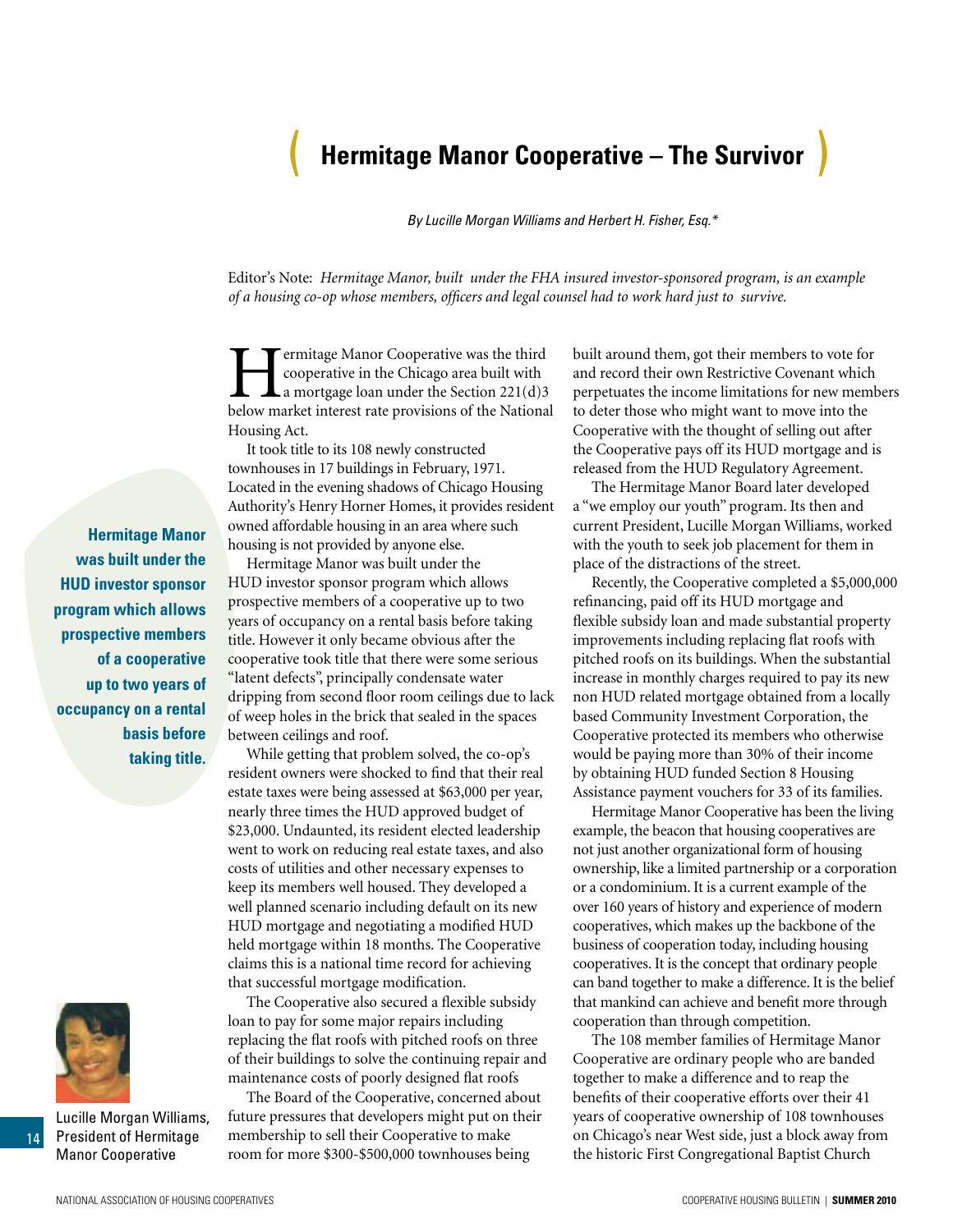<span id="page-14-0"></span>which served as a station on the "underground" railroad" and now in the shadows of the United Center that Michael Jordan made famous.

Hermitage Manor Cooperative has forged new alliances by being an over 40 year partner in the networking offered by the National Association of Housing Cooperatives and the Midwest Association of Housing Cooperatives. It has an experienced Board of Directors in its President Lucille Morgan Williams, Vice President Pearlie Williams, Secretary

Janice Tillman and Board member Barbara Williams with Andy Simpson, in his first term, serving a Treasurer (None of the Williams are related). CHB

\*Footnote: Lucille Morgan Williams was elected to the Hermitage Manor Board in 1992 and as its President in 1998 and has served in those positions ever since. Herbert H. Fisher, Esq., was retained as the Hermitage Manor Cooperative General Counsel in 1971 and has service in that capacity since that time.

### ( **What the Board Can Do** )

*By Joel Welty*

One delightful summer evening I had to attend the board meeting of one of the Michigan housing coops I was managing at the time, prepared to hear the board's instructions as they decided how to handle the usual variety of problems. To my surprise, one of the problems brought up by an elderly board member was the minimal clothing worn by several young female co-op members sunbathing in a comfortable spot. He felt they had undressed too far and wanted the board to require them to wear more clothing. Discussion on this issue went on and on. I became worried that the board seemed to be leaning toward asking me to draw up a policy for them to consider about just which parts of the women's anatomies had to be covered and which parts could be exposed to the sun and public view. This was not a chore I was eager to take on, especially as I thought about probable lawsuits the outraged females could bring against the co-op. And me.

Joel Welty first became involved with housing cooperatives in 1960 as sales manager for the conversion of rental townhouses to co-op housing. He served the Foundation for Cooperative Housing as director of property management, then as national information officer, conducting seminars for co-op leaders, and he has published scores of articles about housing co-ops.

15

**S** o I said, "Unless these women are stark naked, don't believe they are breaking any law. I know that neither the mayor nor the police chief has the power to make them dress more demurely, and o I said, "Unless these women are stark naked, I don't believe they are breaking any law. I know that neither the mayor nor the police chief has I'm sure the Co-op — as owner of the property doesn't have that power either." The board was not happy to hear this restriction upon their powers, but they did put off any action. They seemed pleased when I assured them that I would keep a sharp eye on the situation, until autumn clouds, rain and frosts enforced modesty.

The board does have broad powers, representing the interests of the member-owners, to maintain the buildings, assure safety, and provide decent housing in a decent neighborhood. Board members exercise these powers within our democratic society, which guarantees individual freedoms — under law. The board cannot order a member to be shot at dawn, no matter how logical and persuasive the arguments in favor might be in that case. The board's powers are spelled out in a set of statutes and contracts

written out and available for perusal by all co-op member-owners.

The board acts as a board, in a board meeting, and not as individuals. The details of these board powers vary from state to state and even from co-op to coop, for we do like to fiddle with the language in our laws and contracts. You need to be familiar with what your own state law and your own cooperative bylaws and occupancy agreements say. How do you enforce payment of the monthly charges? The procedure is spelled out in detail for you to follow in landlordrenter law. How do you enforce the extermination of insects within members' homes? By following the law and your responsibility under the bylaws and occupancy agreement.

For example, how much should you put into reserve funds? Meet the requirements of your bylaws at least, and be sure the maintenance expenses you can expect in coming years will be met. Yes, it's a guess, and usually maintenance costs run higher than what anyone would guess. So build up a little extra in your

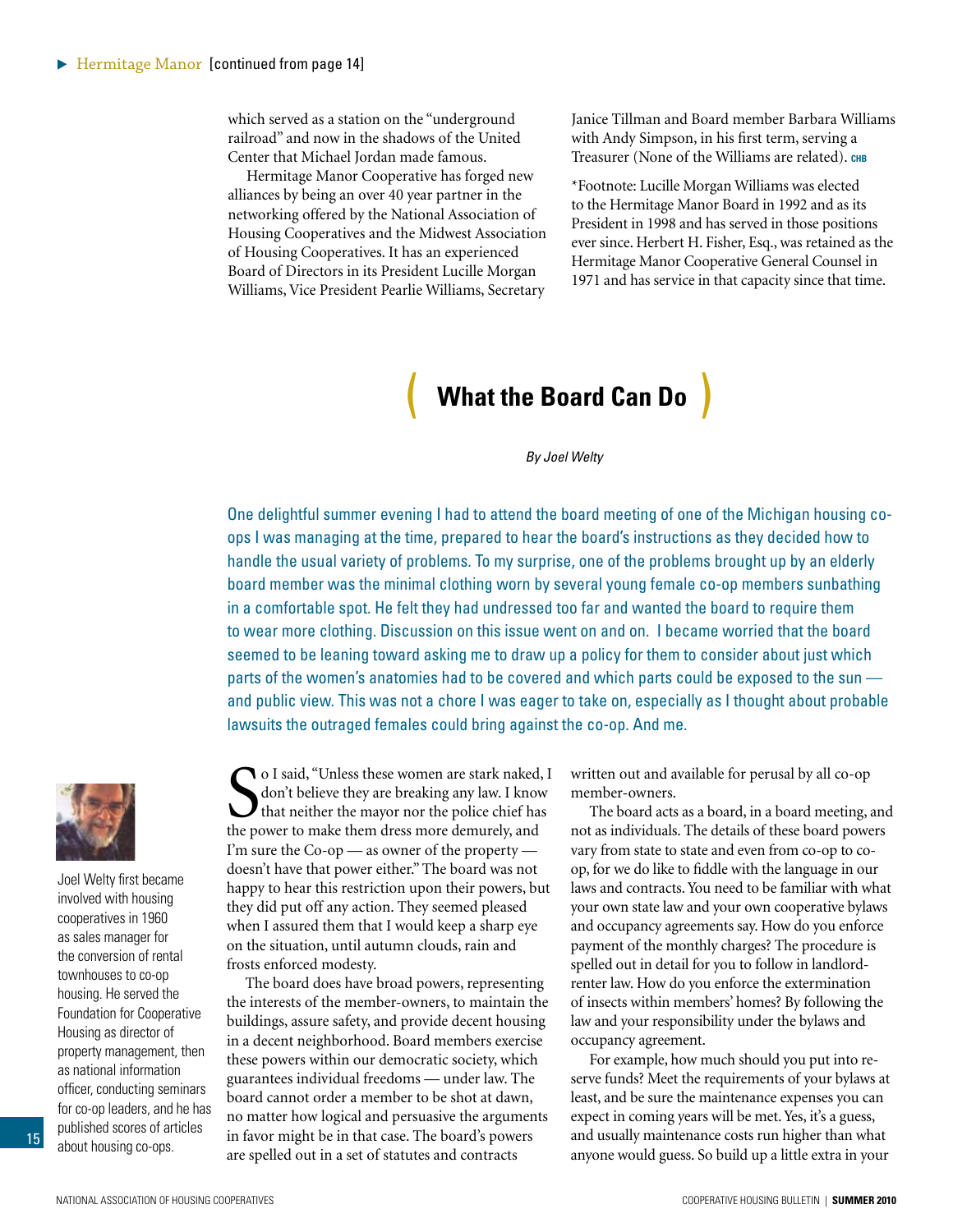reserves, just to be on the safe side.

If you have a question about what the law says, ask your attorney. He is the one who will have to defend the co-op in court if there is disagreement about what the law says.

But there is more power in the hands of the board than you might think from just reading law, contracts and bylaws. The member-owners chose you to make decisions on their behalf. Members retain the power to recall you from the board if they are dissatisfied with your performance. So you will accomplish more in your role as leaders who inspire than in your role as enforcers who command. Want a neighborhood with security for children and pedestrians? Announce that you are organizing a neighborhood watch committee, invite members to come to a meeting to hear how it works, and ask them to sign up for turns in watching the neighborhood. Your members who have cell phones can form a network for instant communication about problems on the grounds.

Want to hold a potluck and encourage members to get to know one another? Announce it well ahead of time, suggest dishes members might bring, and

be prepared to welcome a crowd in your community building.

Want to consider ways of minimizing energy use and reducing the emission of greenhouse gases? Want to organize a barbershop quartet — perhaps with a dozen members, not just four? Want to have a book club to discuss current events? Want to set up a couple of baseball teams to play on your diamond?

Want to reduce the amount of vandalism you may be suffering? Set up a Boys and Girls Club in your community building, so the children will have something to do besides desecrating your buildings.

There is no limit to what you can organize among your members. And you can encourage members to organize themselves around any interests they might have, even including support groups for members having to cope with chronic disease, chronic depression or whatever they need support for.

All this is within your power as board members. You are one of those people who shape society. Your Co-op is a social institution which can help you mold your society according to your own ideas of service and humanity. Take full advantage of it. **chb**



**…you can encourage members to organize themselves around any interests they might have, even including support groups for members having to cope with chronic disease, chronic depression or whatever they need support for.**